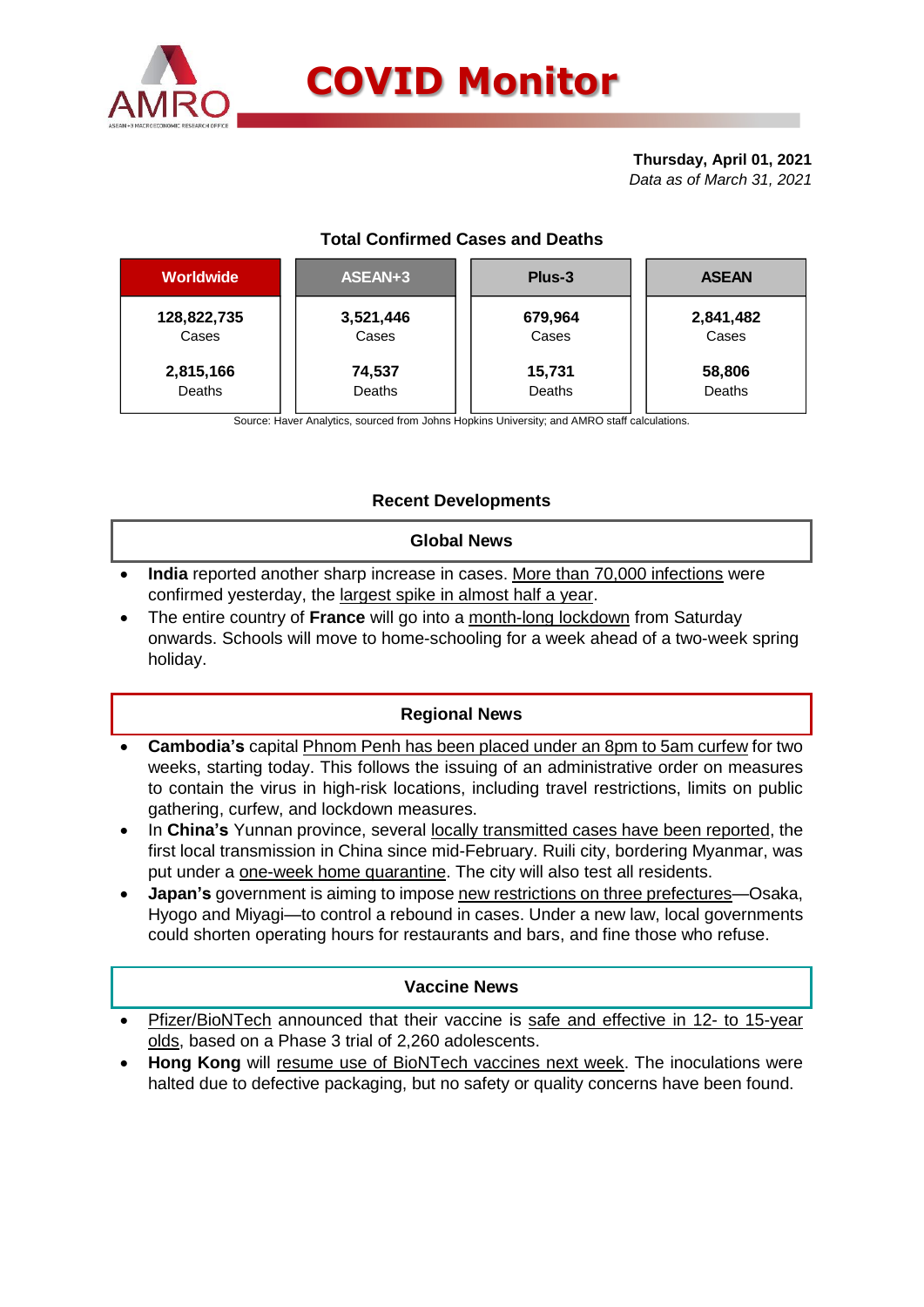| <b>Economy</b>           | <b>Total Cases</b><br>(000) | <b>Cases per 1M</b><br><b>Population</b> | New Cases <sup>1</sup> | New Cases<br>since $2020^2$ | <b>New Cases</b><br>per 1M Pop. <sup>1</sup> | <b>ANew</b><br>$\text{Case} \text{s}^1$ | $\Delta$ % New<br>$\text{Case} \mathsf{s}^1$ | <b>Total</b><br><b>Deaths</b> | <b>New</b><br>Deaths <sup>1</sup> | <b>Fatality</b><br>Rate (%) |
|--------------------------|-----------------------------|------------------------------------------|------------------------|-----------------------------|----------------------------------------------|-----------------------------------------|----------------------------------------------|-------------------------------|-----------------------------------|-----------------------------|
| Global                   | 128,823                     |                                          | 569,080                |                             |                                              | 54,472                                  | 0.4                                          | 2,815,166                     | 10,173                            | 2.2                         |
| ASEAN+3                  | 3,521                       |                                          | 17,968                 |                             |                                              | 1,974                                   | 0.5                                          | 74,537                        | 203                               | 2.1                         |
| Plus-3                   | 680                         |                                          | 2,505                  |                             |                                              | 644                                     | 0.4                                          | 15.731                        | 36                                | 2.3                         |
| <b>ASEAN</b>             | 2,841                       |                                          | 15,462                 |                             |                                              | 1,331                                   | 0.6                                          | 58,806                        | 167                               | 2.1                         |
|                          |                             |                                          |                        |                             |                                              |                                         |                                              |                               |                                   |                             |
| China                    | 90                          | 64                                       | 12                     |                             | $\overline{0}$                               | $\overline{2}$                          | 0.0                                          | 4,636                         | $\Omega$                          | 5.1                         |
| Hong Kong, China         | 11                          | 1,502                                    | $\overline{7}$         |                             | $\overline{1}$                               | $-4$                                    | 0.1                                          | 205                           | $\Omega$                          | 1.8                         |
| Japan                    | 475                         | 3,774                                    | 2,007                  |                             | 16                                           | 591                                     | 0.4                                          | 9,155                         | 32                                | 1.9                         |
| Korea                    | 104                         | 1,991                                    | 480                    |                             | 9                                            | 54                                      | 0.5                                          | 1,735                         | 4                                 | 1.7                         |
|                          |                             |                                          |                        |                             |                                              |                                         |                                              |                               |                                   |                             |
| Indonesia                | 1,512                       | 5,602                                    | 5,037                  |                             | 19                                           | $-558$                                  | 0.3                                          | 40,858                        | 125                               | 2.7                         |
| Malaysia                 | 346                         | 10,400                                   | 1,242                  |                             | 37                                           | $-123$                                  | 0.4                                          | 1,272                         | $\overline{4}$                    | 0.4                         |
| Philippines              | 747                         | 6,791                                    | 8,997                  |                             | 82                                           | 2,052                                   | 1.3                                          | 13,297                        | 37                                | 1.8                         |
| Singapore                | 60                          | 10,589                                   | 21                     |                             | $\overline{4}$                               | 7                                       | 0.0                                          | 30                            | $\Omega$                          | 0.0                         |
| Thailand                 | 29                          | 424                                      | 60                     |                             | $\overline{1}$                               | $-89$                                   | 0.2                                          | 94                            | $\mathbf 0$                       | 0.3                         |
|                          |                             |                                          |                        |                             |                                              |                                         |                                              |                               |                                   |                             |
| <b>Brunei Darussalam</b> | 0.21                        | 470                                      | $\mathbf{1}$           | A                           | $\overline{2}$                               | $\Omega$                                | 0.4                                          | 3                             | $\Omega$                          | 1.4                         |
| Cambodia                 | 2.44                        | 146                                      | 81                     |                             | 5                                            | 34                                      | 3.9                                          | 11                            |                                   | 0.5                         |
| Lao PDR                  | 0.05                        | $\overline{7}$                           | $\mathbf 0$            |                             | $\overline{0}$                               | $\Omega$                                | 0.0                                          | $\Omega$                      | $\Omega$                          | 0.0                         |
| Myanmar                  | 142.43                      | 2,668                                    | 20                     |                             | $\mathbf 0$                                  | 6                                       | 0.0                                          | 3,206                         | 0                                 | 2.3                         |
| Vietnam                  | 2.60                        | 27                                       | $\overline{4}$         |                             | $\Omega$                                     | 3                                       | 0.1                                          | 35                            | $\Omega$                          | 1.3                         |
|                          |                             |                                          |                        |                             |                                              |                                         |                                              |                               |                                   |                             |
| Australia                | 29                          | 1,129                                    | 13                     |                             | $\overline{1}$                               | 4                                       | 0.0                                          | 909                           | $\Omega$                          | 3.1                         |
| <b>Brazil</b>            | 12,749                      | 60,313                                   | 75,534                 |                             | 357                                          | 366                                     | 0.6                                          | 321,515                       | 2,976                             | 2.5                         |
| France                   | 4,611                       | 70,951                                   | 37,683                 |                             | 580                                          | 4.831                                   | 0.8                                          | 95.052                        | 351                               | 2.1                         |
| Germany                  | 2,844                       | 34,270                                   | 17,237                 |                             | 208                                          | 1,205                                   | 0.6                                          | 76,589                        | 158                               | 2.7                         |
| India                    | 12,149                      | 8,871                                    | 51,686                 |                             | 38                                           | 6,982                                   | 0.4                                          | 162.468                       | 254                               | 1.3                         |
| <b>United Kingdom</b>    | 4,360                       | 64,828                                   | 6,725                  |                             | 100                                          | 1,249                                   | 0.2                                          | 126,955                       | 82                                | 2.9                         |
| <b>United States</b>     | 30,342                      | 91,652                                   | 63,935                 |                             | 193                                          | 6,493                                   | 1.2                                          | 549,758                       | 969                               | 1.8                         |

#### **ASEAN+3 and Selected Economies: Confirmed COVID-19 Cases and Deaths**

Source: Haver Analytics, sourced from Johns Hopkins University; and AMRO staff calculations.

1/ Values show the 7-day average.

2/ Since January 31, 2020.

## **ASEAN+3 and Selected Economies: Total Vaccines Administered**

# **ASEAN+3 and Selected Economies: Vaccinations and Aspired Population Coverage**





Source: Haver Analytics, sourced from Our World in Data; and AMRO staff calculations.

Note: Single vaccination doses only. This does not measure the number of people vaccinated, as two doses are required with most available vaccines. Data is reported at irregular intervals; numbers show latest available.

Sources: Our World in Data via Haver Analytics; various media sources; Economist Intelligence Unit; and AMRO staff estimates and calculations. Note: Percent of population vaccinated shows total administered doses divided by two to reflect the two-dose regime of most vaccines—it does not necessarily reflect the actual number of fully vaccinated people. Aspired 2021 targets and completion dates of widespread vaccination are goals, forecasts, or estimates.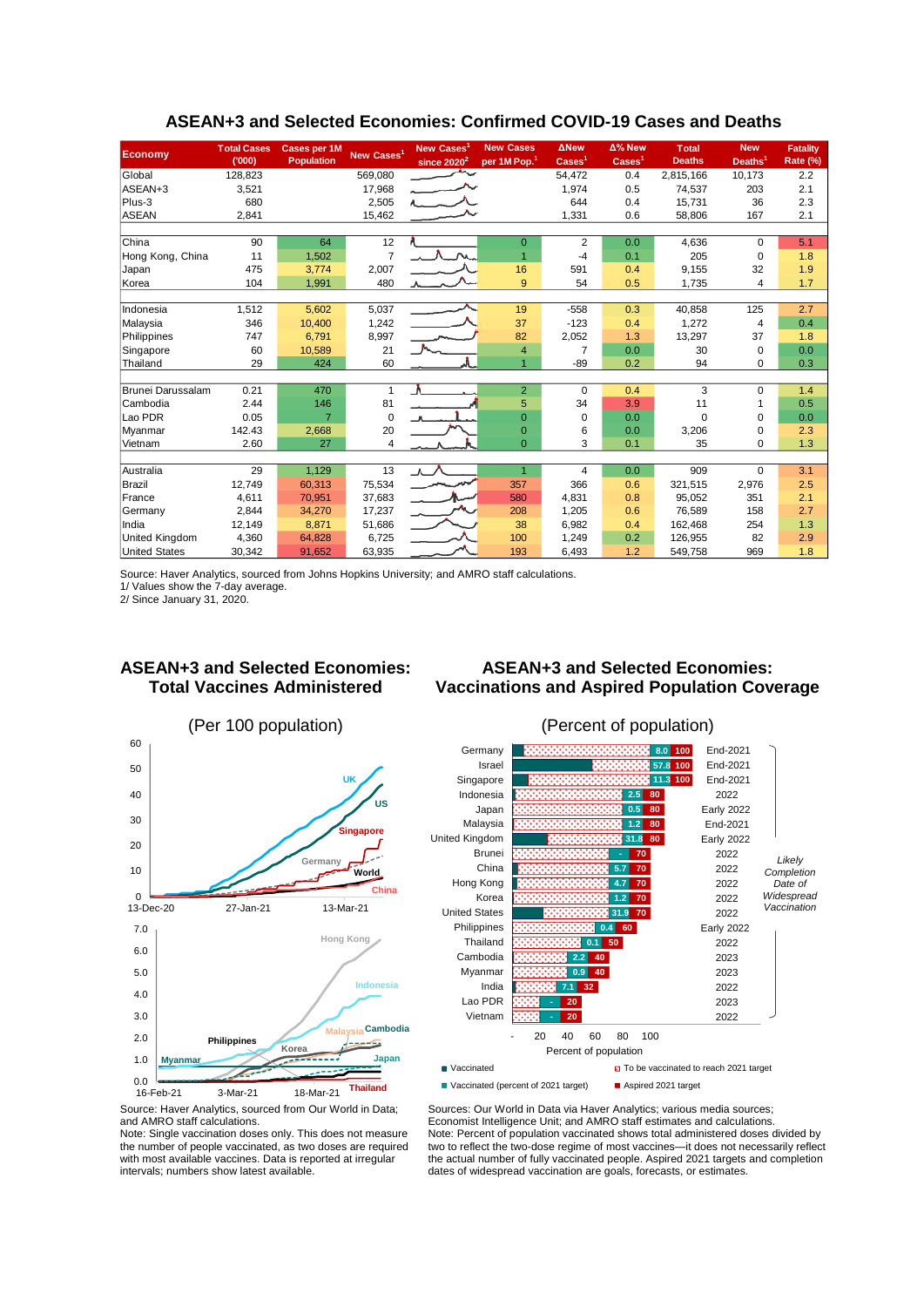

Source: Haver Analytics, sourced from Johns Hopkins University; and AMRO staff calculations.



Source: Haver Analytics, sourced from Johns Hopkins University; and AMRO staff calculations.

3